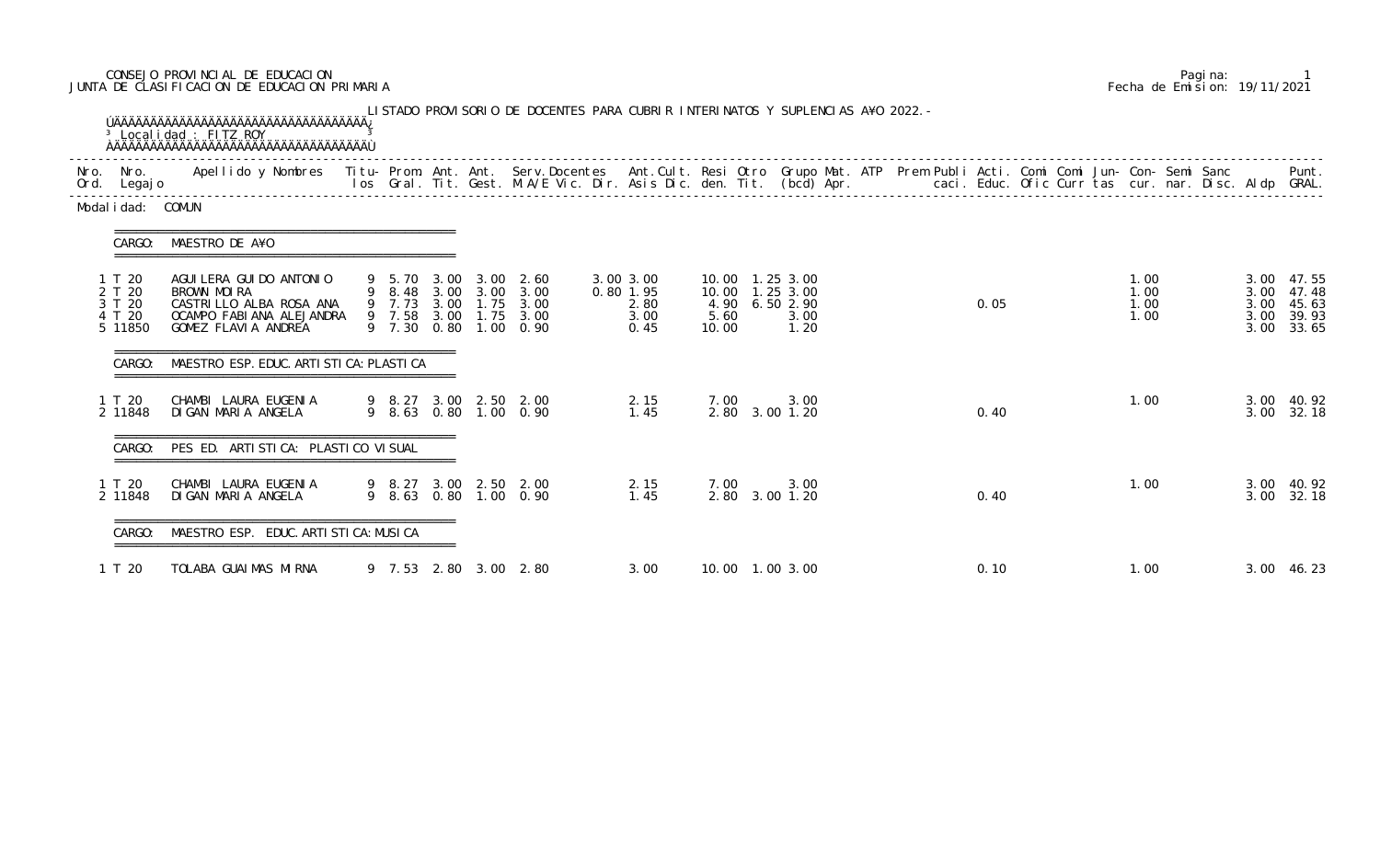## CONSEJO PROVINCIAL DE EDUCACION Pagina: 2 JUNTA DE CLASIFICACION DE EDUCACION PRIMARIA Fecha de Emision: 19/11/2021

| Nro.<br>Ord. | Nro.<br>Legaj o  | Apellido y Nombres - Titu- Prom. Ant. Ant. Serv.Docentes - Ant.Cult. Resi Otro Grupo Mat. ATP - Prem Publi Acti. Comi Comi Jun- Con- Semi Sanc - - - - Punt.<br>Ios Gral. Tit. Gest. M.A/E Vic. Dir. Asis Dic. den. Tit. (bcd) Ap |  |  |                       |      |      |                 |      |  |      |  |      |  |               |
|--------------|------------------|-----------------------------------------------------------------------------------------------------------------------------------------------------------------------------------------------------------------------------------|--|--|-----------------------|------|------|-----------------|------|--|------|--|------|--|---------------|
|              | CARGO:           | PES ED. ARTISTICA: MUSICA                                                                                                                                                                                                         |  |  |                       |      |      |                 |      |  |      |  |      |  |               |
|              | 1 T 20           | TOLABA GUAIMAS MIRNA                                                                                                                                                                                                              |  |  | 9 7.53 2.80 3.00 2.80 | 3.00 |      | 10.00 1.00 3.00 |      |  | 0.10 |  | 1.00 |  | 3.00 46.23    |
|              | CARGO:           | MAESTRO ESP. DE EDUCACION FISICA                                                                                                                                                                                                  |  |  |                       |      |      |                 |      |  |      |  |      |  |               |
|              | 1 T 20           | MOLINA PEDRO EDUARDO                                                                                                                                                                                                              |  |  | 9 5.57 3.00 3.00 2.00 | 1.65 | 9.10 |                 | 3.00 |  |      |  | 1.00 |  | 3.00 40.32    |
|              | CARGO:           | PES EDUCACION TECNOLOGICA                                                                                                                                                                                                         |  |  |                       |      |      |                 |      |  |      |  |      |  |               |
|              | 1 T 7<br>2 12872 | AGUI LERA JAVI ER NI COLAS<br>MORINIGO CASTRILLO GASTON 3                                                                                                                                                                         |  |  | 9 7.61 2.40 1.75 2.00 |      | 7.00 |                 | 2.40 |  |      |  | 1.00 |  | 33.16<br>3.00 |